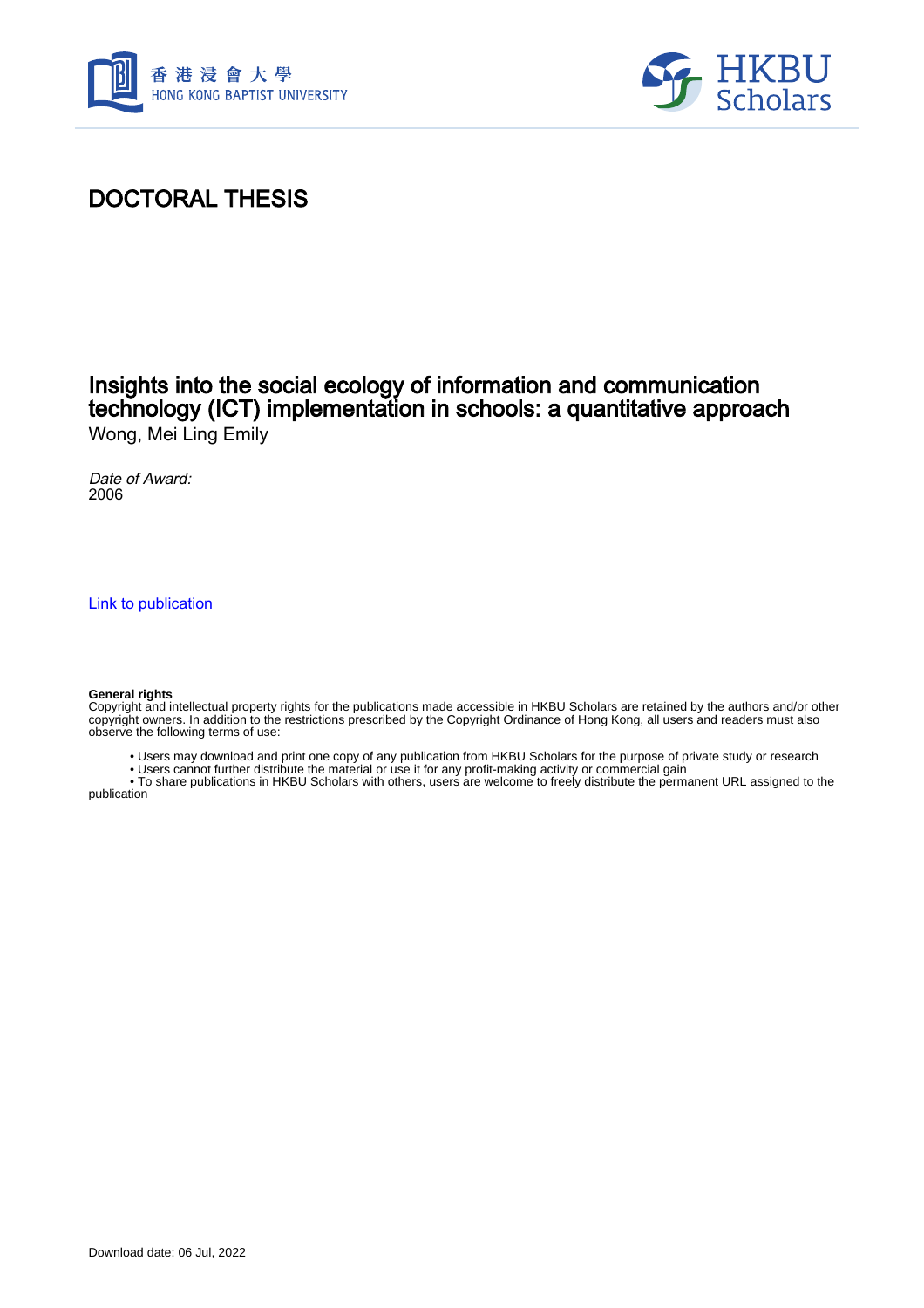**Insights into the Social Ecology of Information and Communication Technology (ICT) Implementation in Schools: A Quantitative Approach** 

**WONG Mei Ling, Emily** 

**A thesis submitted in partial fulfillment of the requirements** 

**for the degree of** 

**Doctor of Philosophy** 

**Principal Supervisor: Dr. LI Siu Cheung, Sandy** 

**Hong Kong Baptist University** 

**September 2006**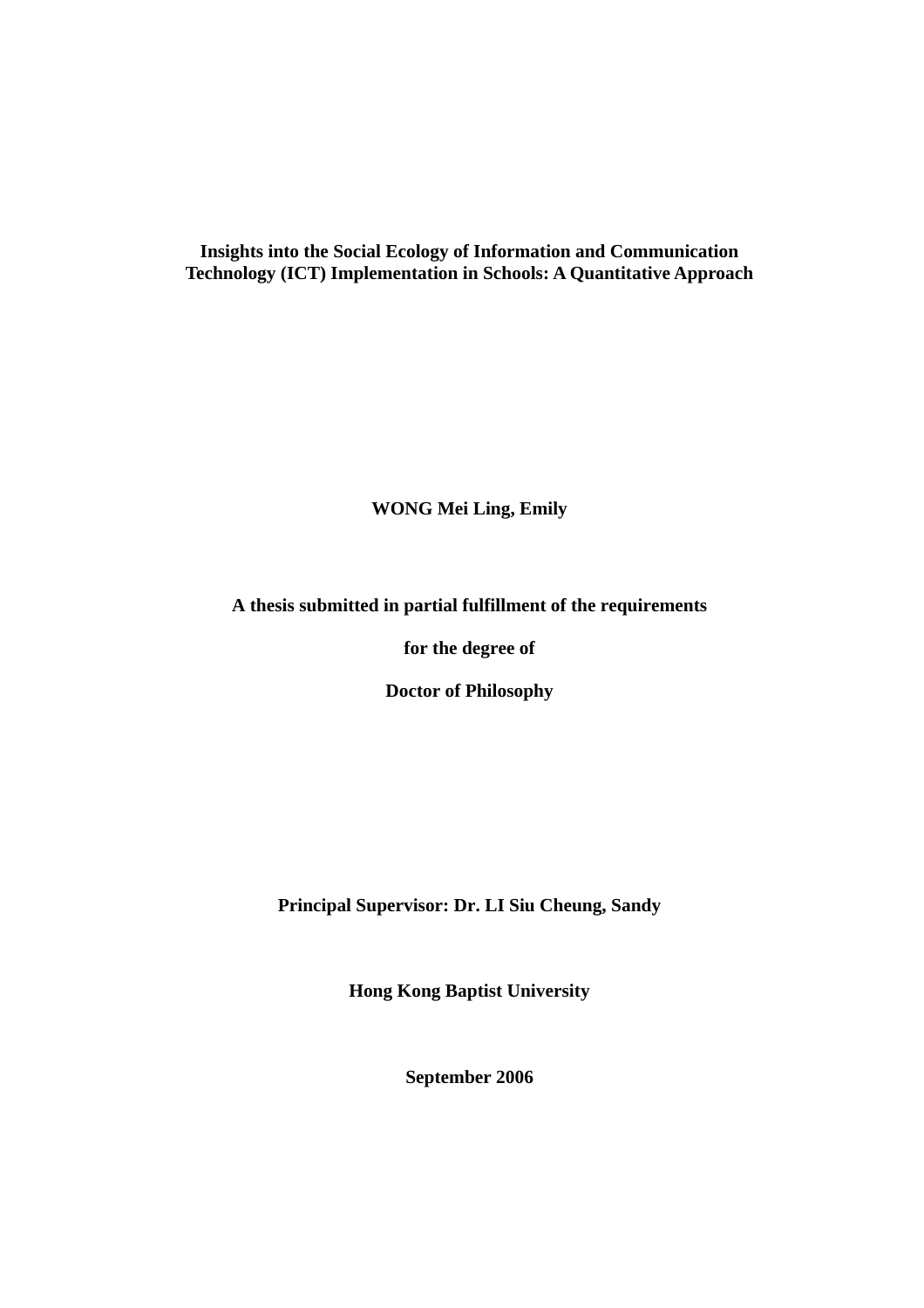### **ABSTRACT**

 The purpose of the present study is to develop models to deepen our understanding of how ICT acts as a lever to bring about changes in student learning. Informed mainly by research in three major domains, namely the constructivist views of learning, organisational approach to educational change, and the perspective of looking at ICT use in an organisational context, ICT implementation is framed in an activity system characterised by the interplay between the ICT implementation strategies, pedagogical intervention, and organisational intervention in achieving changes in student learning.

With the questionnaire survey data collected from over 1000 teachers in 130 schools located in various districts of Hong Kong, the present study used structural equation modelling (SEM) techniques to construct a theoretical model depicting the social ecology of ICT implementation by mapping the relationships among ICT implementation strategies, the pedagogical and organisational factors, and changes in student learning. The study was successful in demonstrating that the collegial capacity of ICT implementation strategies mediated the effect of organisational interventions on changes in classroom practices. Specifically, the collegial capacity of school's ICT implementation strategies affected directly the perceived changes in learning from a teacher-centred approach to a student-centred approach, and indirectly through pedagogical intervention. To deepen our understanding on the SEM model developed, hierarchical linear modelling (HLM) was used to construct a 2-level model to examine the multilevel effects on changes in learning (the outcome variable). Results of the multilevel analysis showed that the regression results obtained from each individual school (in the level-1 model) were consistent with those in the SEM analysis. In addition, the multilevel analysis showed that 14% of the total variation found in changes in student learning was at the school level, which was largely attributable to school-level variables of socio-cultural in nature rather than to the structural characteristics of schools.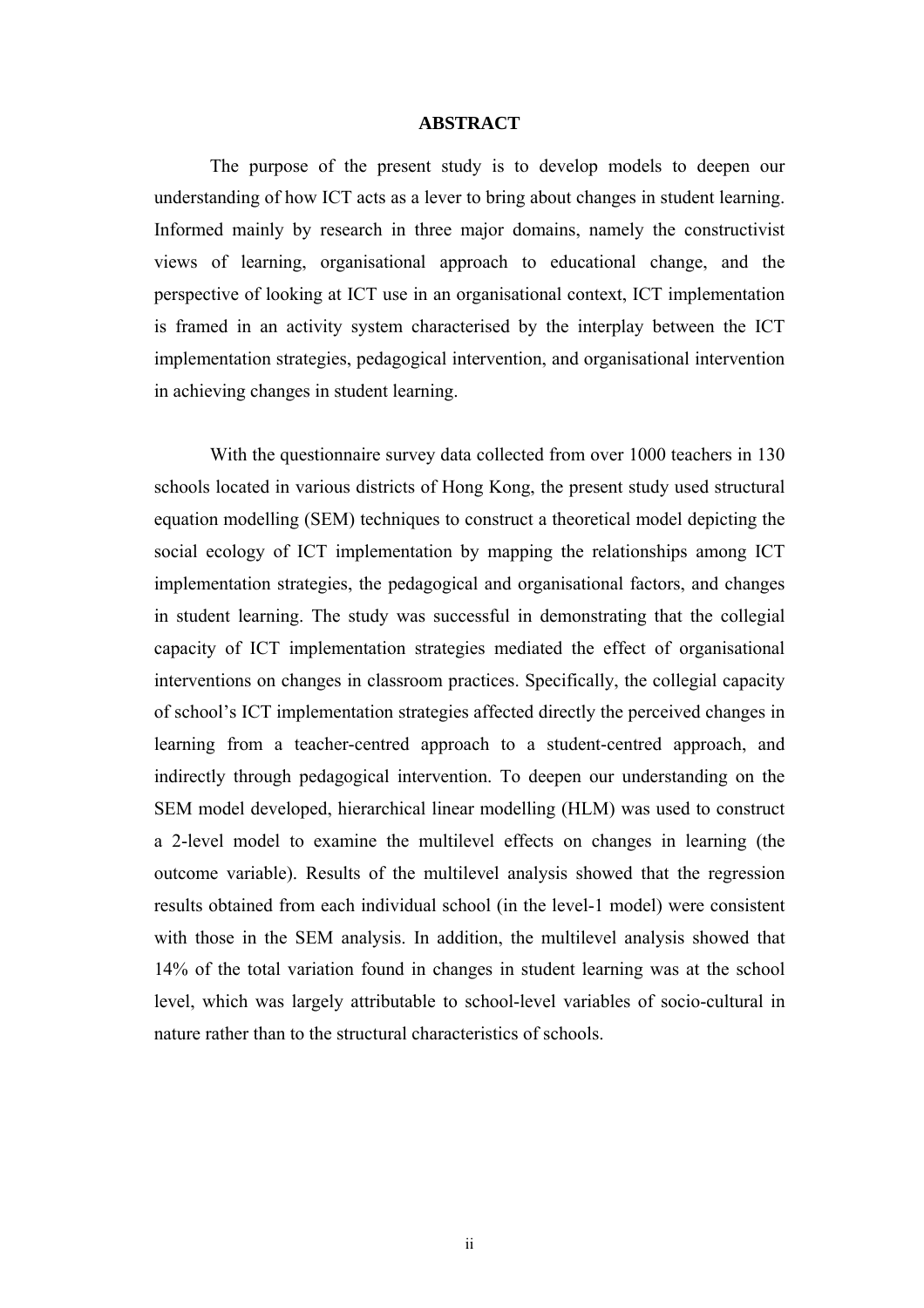## **TABLE OF CONTENTS**

| Declaration                                              | $\mathbf{i}$ |
|----------------------------------------------------------|--------------|
| Abstract                                                 | 11           |
| Acknowledgements                                         | 111          |
| Table of Contents                                        | iv           |
| List of Tables                                           | X            |
| List of Figures                                          | X11          |
|                                                          |              |
| Chapter 1: Introduction                                  |              |
| Background                                               | $\mathbf{1}$ |
| Purpose of the Study                                     | 5            |
| Significance of the Study                                | 8            |
| Organisation of the Thesis                               | 10           |
|                                                          |              |
| Chapter 2: Literature Review and Theoretical Framework   |              |
| Introduction                                             | 15           |
| An Overview of Educational Change                        | 16           |
| <b>Emerging Concept of Learning</b>                      | 18           |
| Constructivism                                           | 19           |
| Roots of constructivism                                  | 20           |
| Constructivist approach to knowledge construction        | 21           |
| Constructivist Approach to Teaching and Learning         | 21           |
| Concerns over Constructivist Teaching and Learning       | 22           |
| Organisational Approach to Manage Educational Change     | 24           |
| Implementation of Educational Change at School Level     | 25           |
| Organisational Culture                                   | 27           |
| Impact of school culture on organisational effectiveness | 28           |
| School as a Learning organisation                        | 30           |
| Knowledge management in schools                          | 32           |
| School Leadership                                        | 34           |
| Conceptualising Leadership                               | 34           |
| Theories of Leadership                                   | 36           |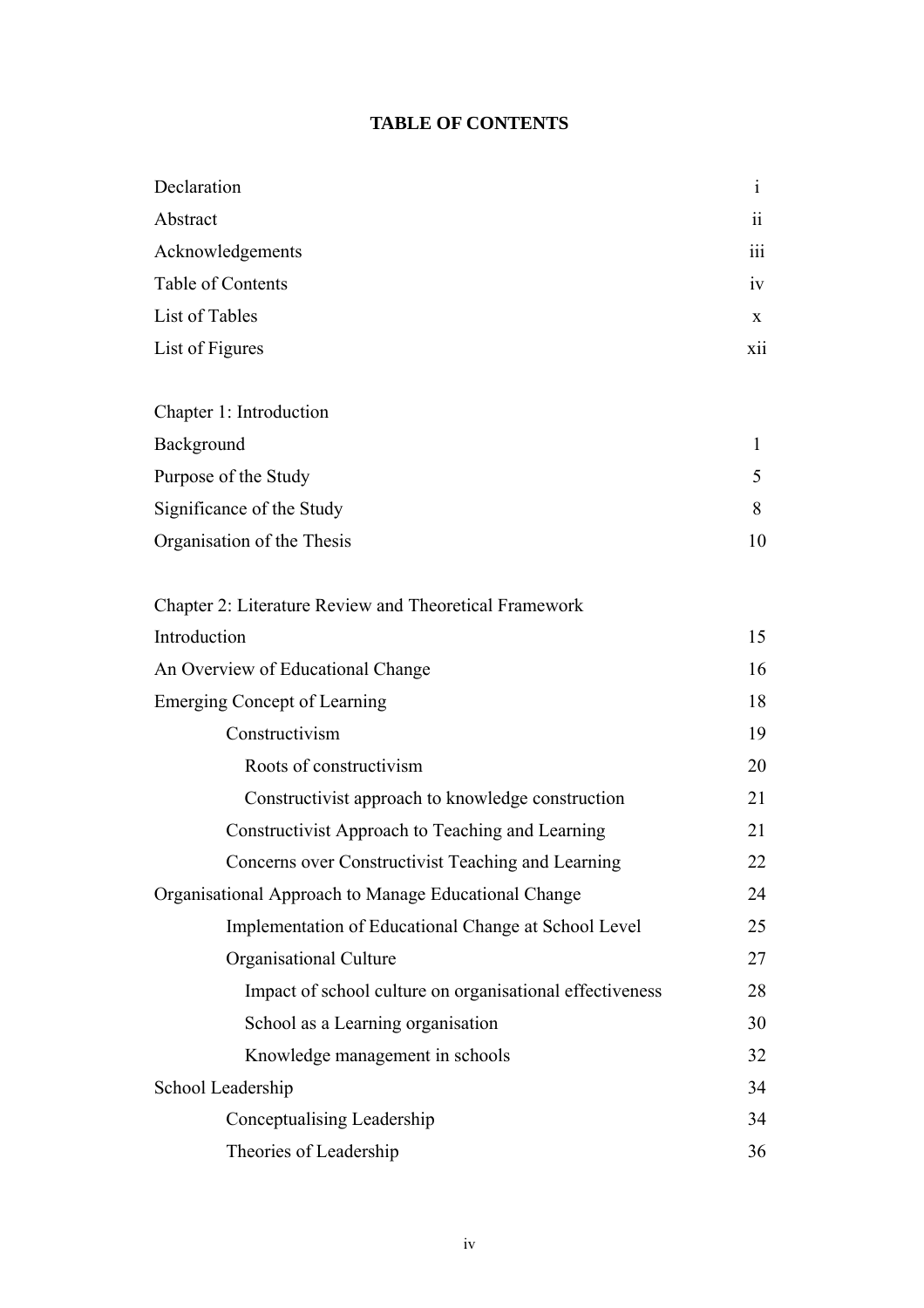| Contemporary Models of School Leadership                               | 37 |
|------------------------------------------------------------------------|----|
| <b>Transformational Leadership</b>                                     | 38 |
| Human and Social Capital Development Perspective to Manage Educational | 40 |
| Change                                                                 |    |
| Concepts of Human and Social Capital Perspective                       | 41 |
| Roles of Human and Social Capital Perspective in Educational           | 41 |
| Change                                                                 |    |
| Human Capital                                                          | 42 |
| Social Capital                                                         | 43 |
| Perspectives on ICT and Education Research                             |    |
| Introduction                                                           | 44 |
| The Evolution of Educational Computing                                 | 46 |
| Emerging Use of ICT in Education                                       | 47 |
| ICT as a Tool for Learning                                             |    |
| ICT as tutor, tool and tutee                                           | 48 |
| ICT as a mindtool                                                      | 48 |
| ICT as a Tool to Catalyse Educational Change                           |    |
| ICT as a tool for transformation of existing practice                  | 49 |
| ICT use in classroom context                                           | 50 |
| ICT to support constructivist learning                                 | 50 |
| Looking at ICT at a Larger Process of School Change                    |    |
| Pedagogical intervention                                               | 51 |
| Organisational intervention                                            | 52 |
| <b>Educational Research Direction Concerning ICT</b>                   | 52 |
| <b>Theoretical Framework</b>                                           |    |
| Introduction                                                           | 53 |
| Frameworks for Conceptualising Implementation in Education             |    |
| Micro- and macro-implementation models                                 | 55 |
| Organisational dynamics model                                          | 56 |
| Perspective and Approaches for Conceptualising ICT                     |    |
| Implementation                                                         |    |
| Situative perspective                                                  | 57 |
| Sociocultural approach                                                 | 58 |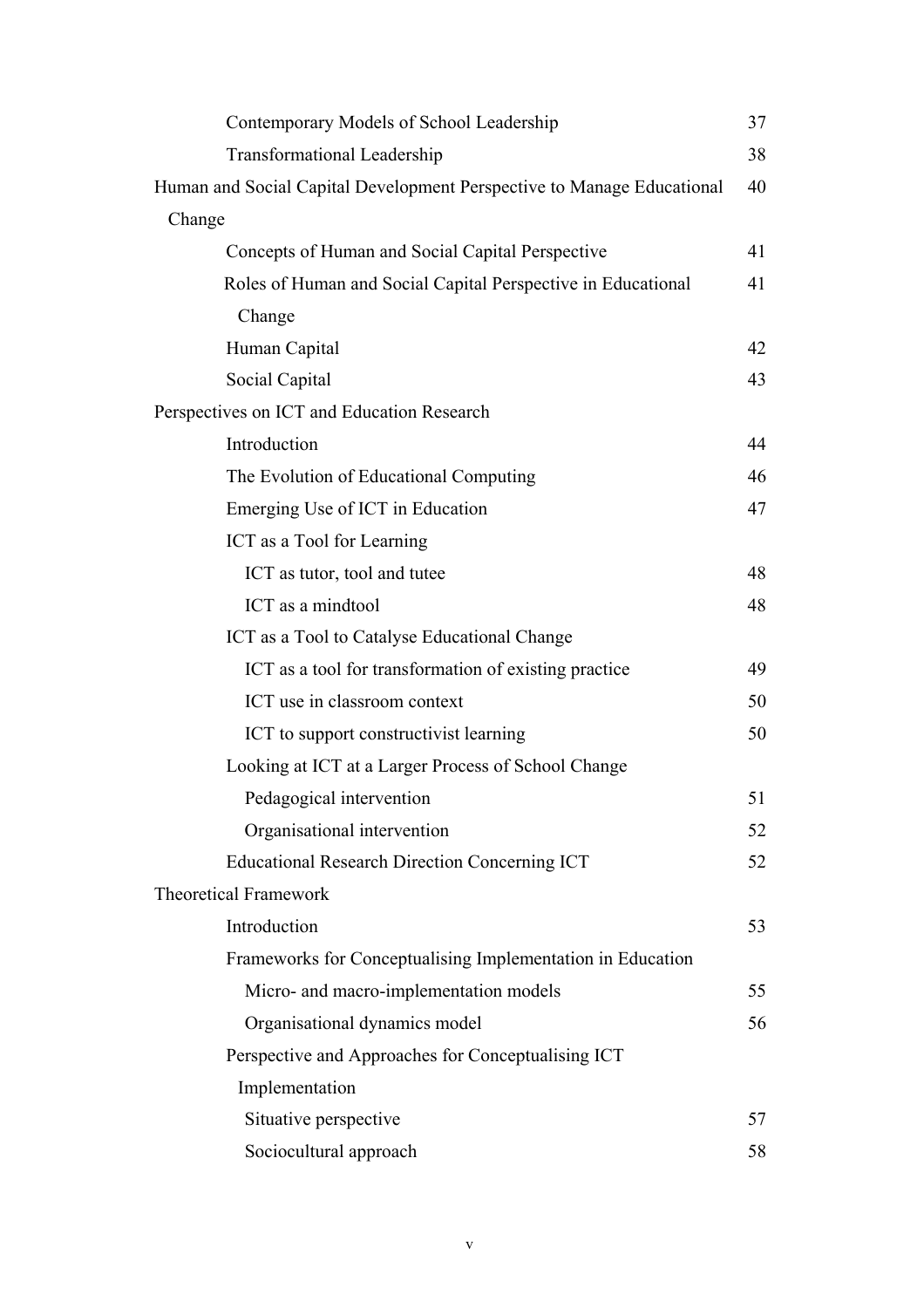| Ecological approach                                                  | 58 |
|----------------------------------------------------------------------|----|
| Perspective of learning organisations                                | 59 |
| Conceptualisation of the Theoretical Framework                       | 59 |
| Identification of Contextual Factors for the Theoretical Framework   |    |
| Concept of implementation                                            | 61 |
| Perspective of learning organisations                                | 62 |
| External input - government ICT policy                               | 63 |
| Conceptualisation of Contextual Factors                              |    |
| School climate                                                       | 63 |
| School leadership                                                    | 64 |
| Government ICT policy                                                | 64 |
| ICT implementation strategies                                        | 65 |
| Changes in pedagogy and changes in learning                          | 65 |
| Summary                                                              | 67 |
| Multi-level Analysis                                                 | 68 |
| <b>Research Questions</b>                                            | 70 |
|                                                                      |    |
| Chapter 3: Research Design and Methodology                           |    |
| Introduction                                                         | 72 |
| Research Design                                                      | 73 |
| Sample and Procedure                                                 | 76 |
| <b>Survey Instrument</b>                                             |    |
| Overview                                                             | 79 |
| School leadership scale                                              | 81 |
| School climate scale                                                 | 82 |
| Government ICT policy scale                                          | 83 |
| Collegial capacity of ICT implementation strategies scale            | 84 |
| Changes in teacher pedagogy and changes in student learning<br>scale | 85 |
| Data Analysis                                                        | 87 |
| <b>Instrument Validation</b>                                         | 87 |
| <b>Structural Model Building</b>                                     | 91 |
| Multilevel Model Building                                            | 92 |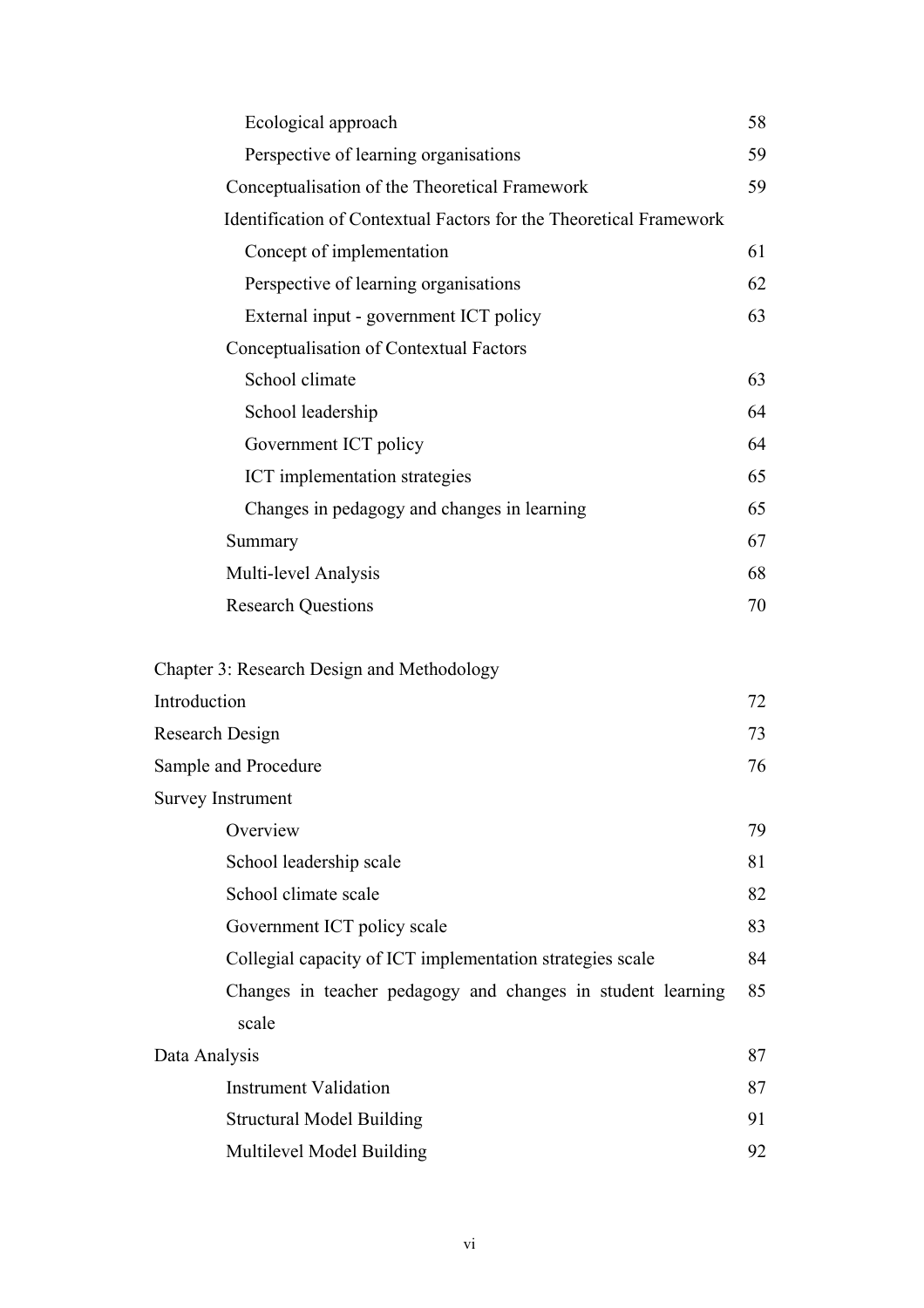| Chapter 4: Results (Part 1) - Instrument Reliability and Validity |     |
|-------------------------------------------------------------------|-----|
| Introduction                                                      | 96  |
| <b>Methods and Results</b>                                        |     |
| <b>Exploratory Factor Analysis Examining Factor Structure</b>     | 97  |
| <b>Internal Consistency Measuring Reliability</b>                 | 103 |
| CFA Assessing Unidimensionality                                   | 103 |
| Basic Assumption Underlying Use of CFA                            | 105 |
| <b>Evaluating CFA Model</b>                                       | 108 |
| CFA Results Indicating Unidimensionality                          | 111 |
| <b>Construct Validity</b>                                         | 115 |
| Convergent Validity                                               | 116 |
| Composite Reliability and Average Variance Extracted              | 117 |
| Discriminant Validity                                             | 118 |
| <b>Construct Refinement</b>                                       | 123 |
| Leadership and climate                                            | 124 |
| Changes in pedagogy and changes in learning                       | 125 |
| Overall validity                                                  | 126 |
| Summary                                                           | 128 |
| <b>Discussions</b>                                                | 130 |

| Chapter 5: Results (Part 2) – Model Building |     |
|----------------------------------------------|-----|
| Introduction                                 | 134 |
| Methods                                      | 135 |
| Strategies                                   | 136 |
| Model comparison strategy                    | 137 |
| Nested model comparison                      | 138 |
| <b>Input Matrix and Estimation Method</b>    | 138 |
| <b>Model Evaluation</b>                      | 139 |
| Overall fit measures                         | 140 |
| Component fit measures                       | 142 |
| Model parsimony                              | 142 |
| Nested model comparison                      | 143 |
| Basic Model – Strategic Model                | 143 |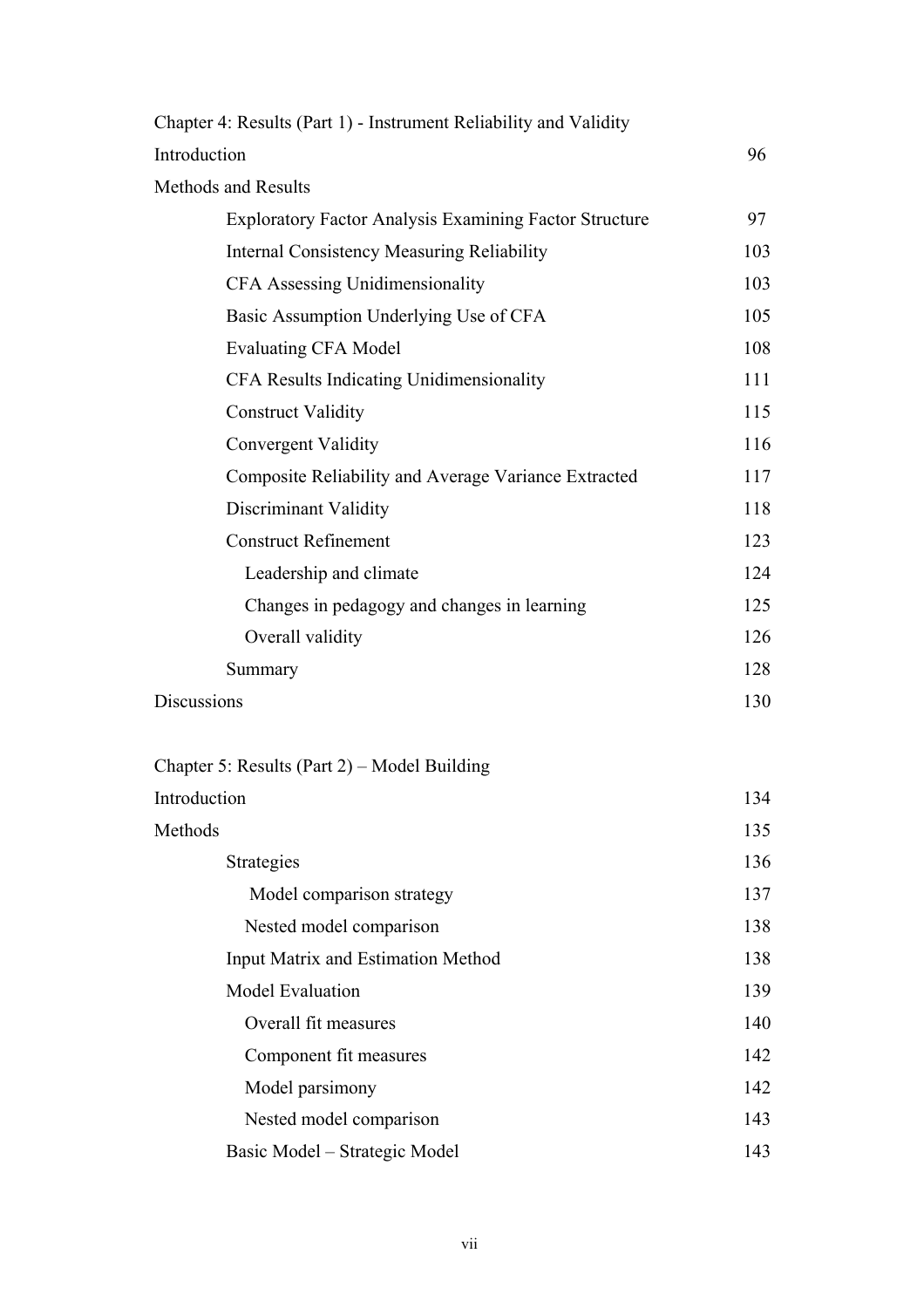| Competing Model 1 – Non-mediating Model                  | 146 |
|----------------------------------------------------------|-----|
| Competing Model 2 – Climatic Model                       | 147 |
| Competing Model 3 – External Model                       | 148 |
| Competing Model 4 – Pedagogical Model                    | 149 |
| Competing Model 5 – Strategic and Pedagogical Model      | 150 |
| Results and Interpretations                              | 151 |
| <b>Evaluation of Competitive Models</b>                  | 152 |
| Overall fit evaluation                                   | 153 |
| Component fit evaluation                                 | 154 |
| Model parsimony evaluation                               | 155 |
| <b>Investigating Similarities Among Plausible Models</b> | 158 |
| Dichotomy Comparison of Groups of Models                 | 158 |
| Nested Model Comparison                                  | 160 |
| Summary                                                  | 163 |
| Discussions                                              | 164 |
|                                                          |     |
| Chapter 6: Results (Part 3) – Multilevel Model Building  |     |
| Introduction                                             | 167 |
| <b>Methods and Results</b>                               |     |
| <b>Underlying Principles</b>                             | 168 |
| Strategies                                               | 172 |
| Defining variables                                       | 173 |
| Step-up strategy                                         | 174 |
| Sample                                                   | 176 |
| Variables                                                |     |
| Teacher-level (Level-1) variables                        | 177 |
| School-level (Level-2) variables                         | 178 |
| Models                                                   | 180 |
| Fully unconditional model                                | 181 |
| Level-1 model                                            | 182 |
| Random coefficient model                                 | 185 |
| Level-2 models                                           | 189 |
| Structural model                                         | 189 |